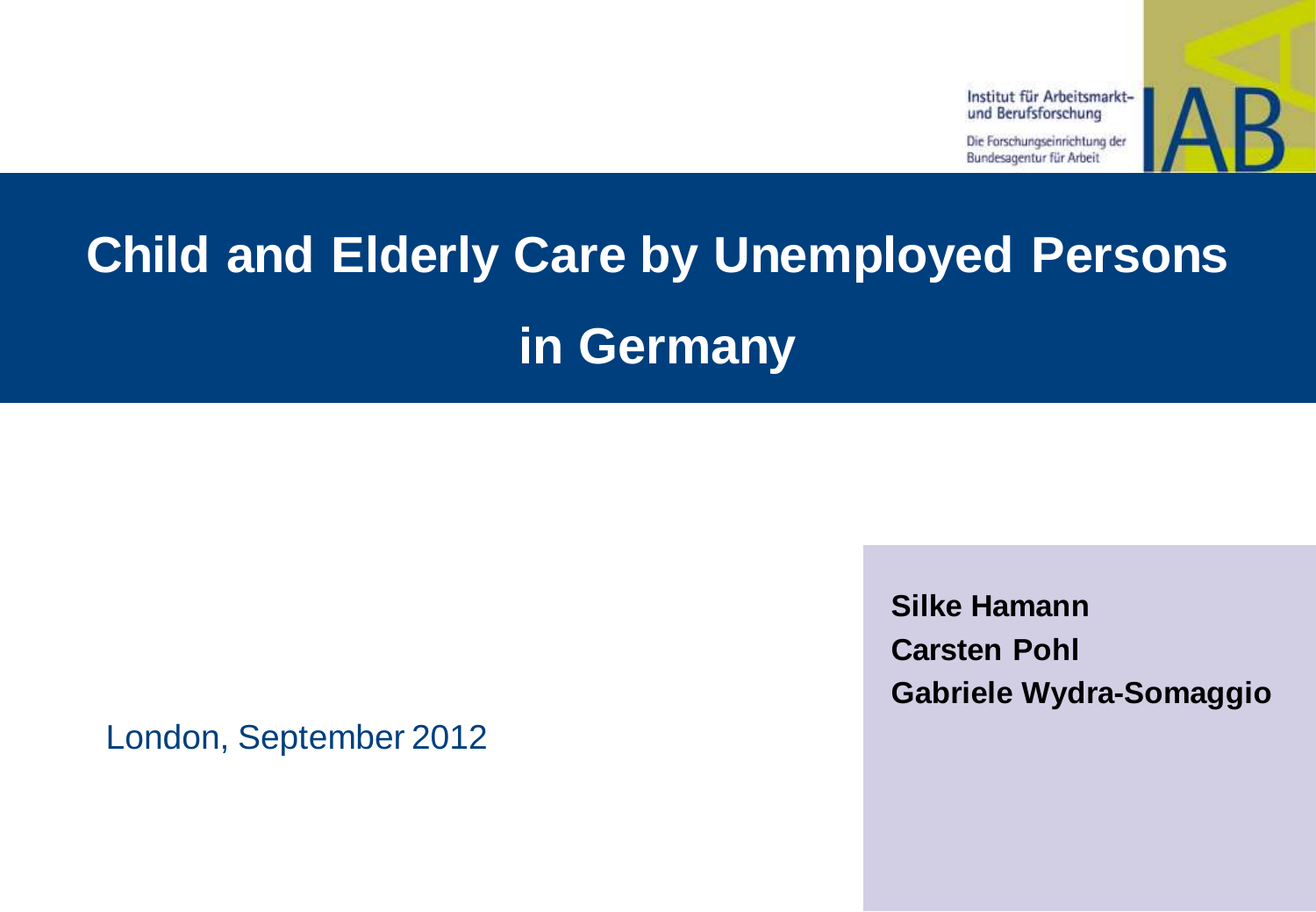Institut für Arbeitsmarktund Berufsforschung

Die Forschungseinrichtung der Bundesagentur für Arbeit



### **Structure of Talk**

- **Motivation**
- **Related literature**
- Data
- (First) Empirical results
- **Summary and outlook**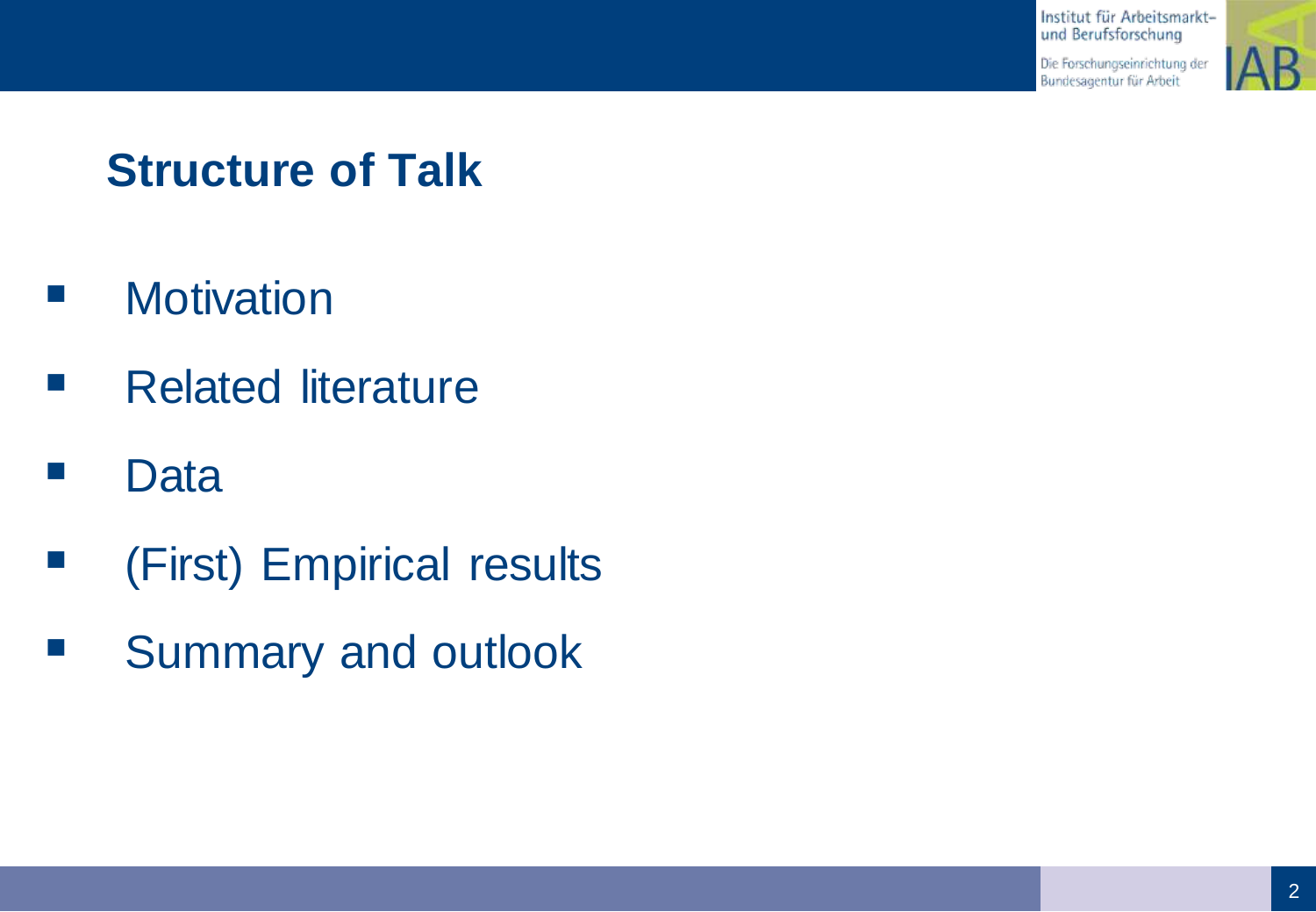Institut für Arbeitsmarktund Berufsforschung

Die Forschungseinrichtung der Bundesagentur für Arbeit



### **Share of long-term unemployed (2011)**

(% of total unemployment)



Source: OECD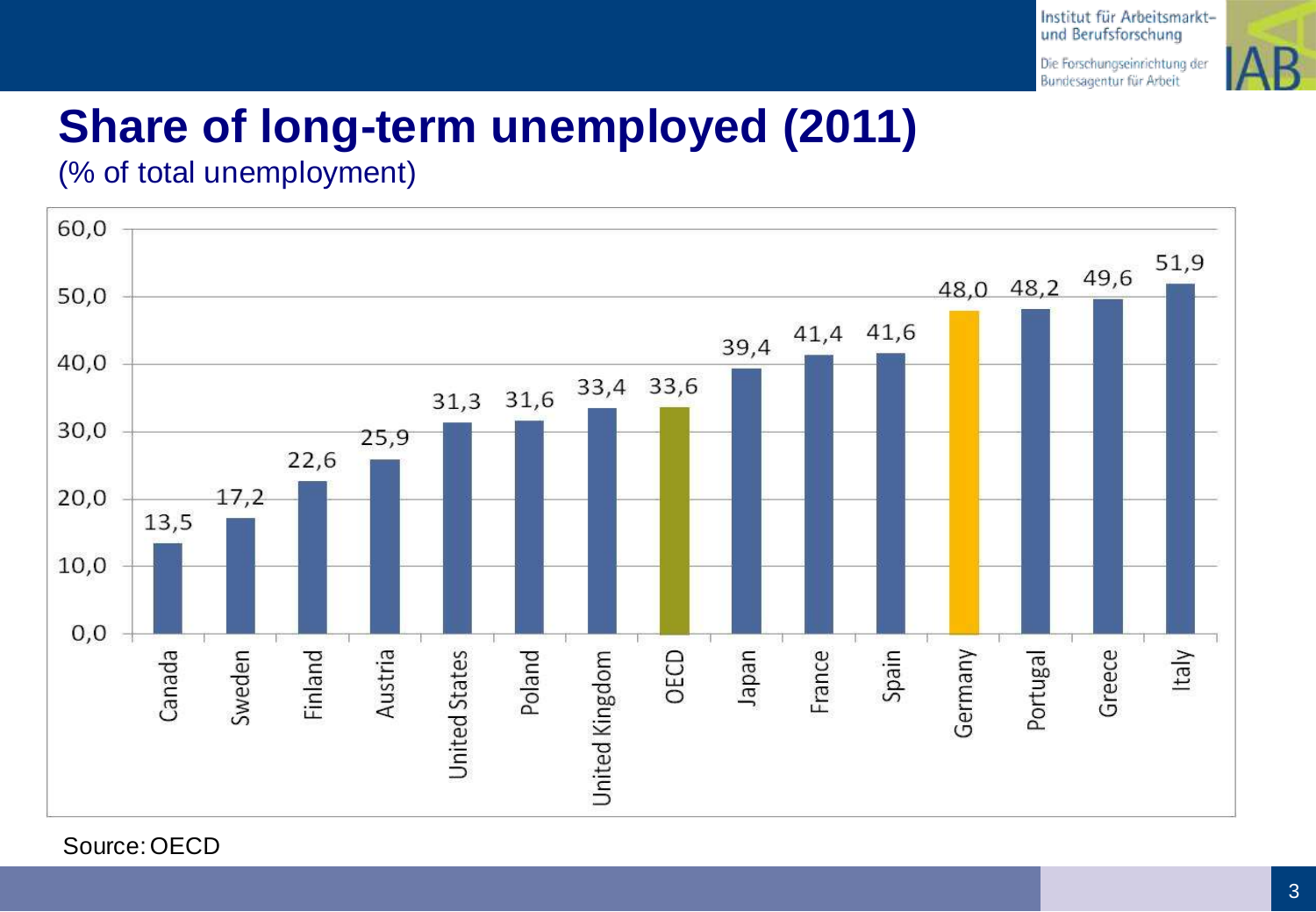

### **Motivation**

- Long-term unemployed persons (=welfare recipients) in Germany have a low probability for reintegration into the labor market.  $\rightarrow$  How can this finding be explained?
- An important part of the literature focuses on individual and household characteristics.

Child/elderly care and unemployment in Germany:

- Share of single mothers among long-term unemployed is four times higher than within the corresponding population.
- Half of all persons in need of care are (officially) supported by relatives/friends. However, little is known about this group.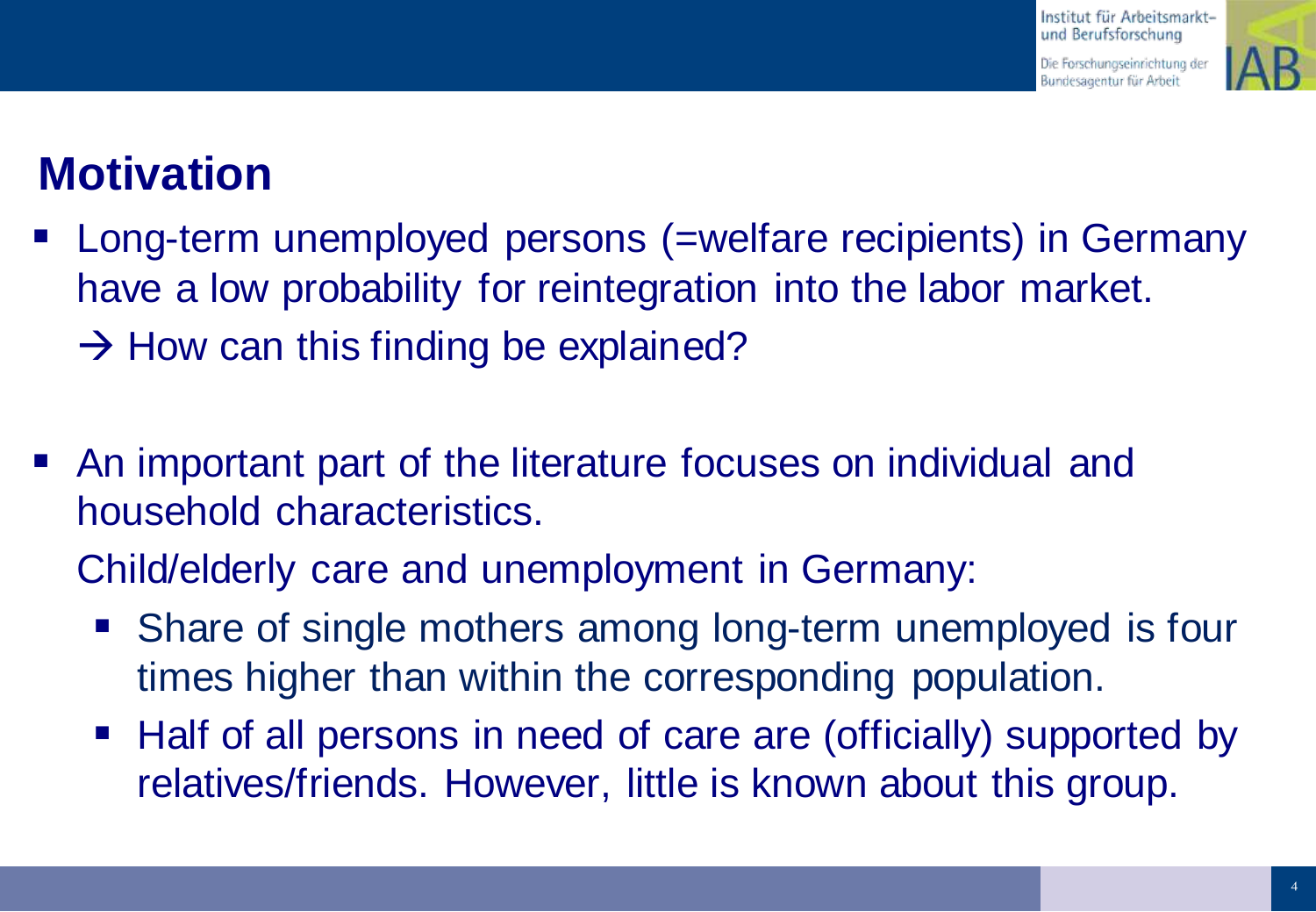

### **Related (German) literature**

Elderly Care

- Labor force participation of employed household members (women).
- **Unemployment of care givers not considered.**
- Child Care

- Labor force participation of single mothers and/or married women.
- Child care represents a barrier for the integration into the labor market.
- $\rightarrow$  Our contribution to the literature: focusing on child and elderly care among long-term unemployed (=welfare recipients)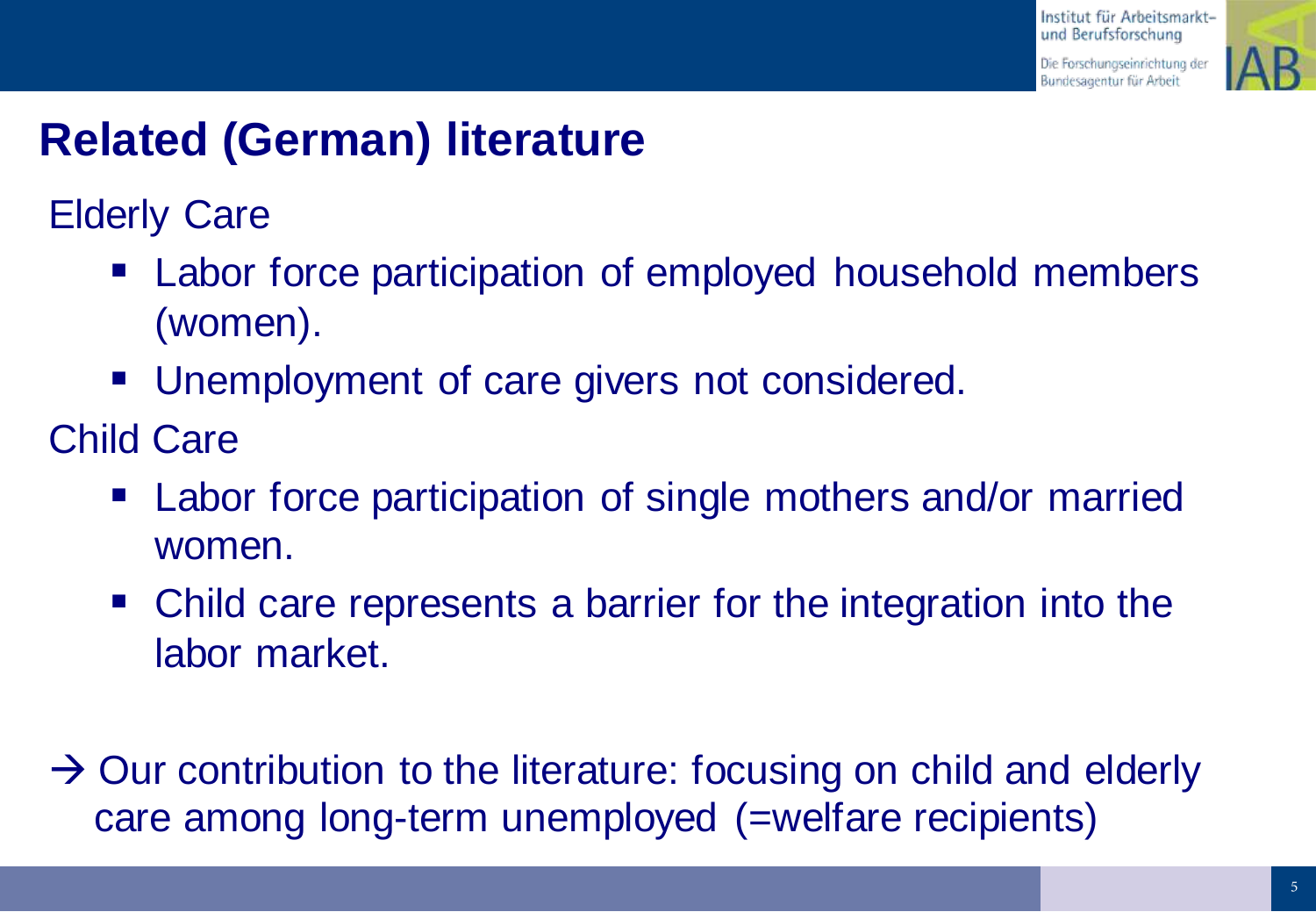

#### **Research questions**

- 1. Are long-term unemployed persons more engaged in child and/or elderly care compared to the general population?
- 2. How are child and/or elderly care related to socio-demographic characteristics of the welfare recipients?
- 3. Do care obligations hinder the transition from long-term unemployment into employment?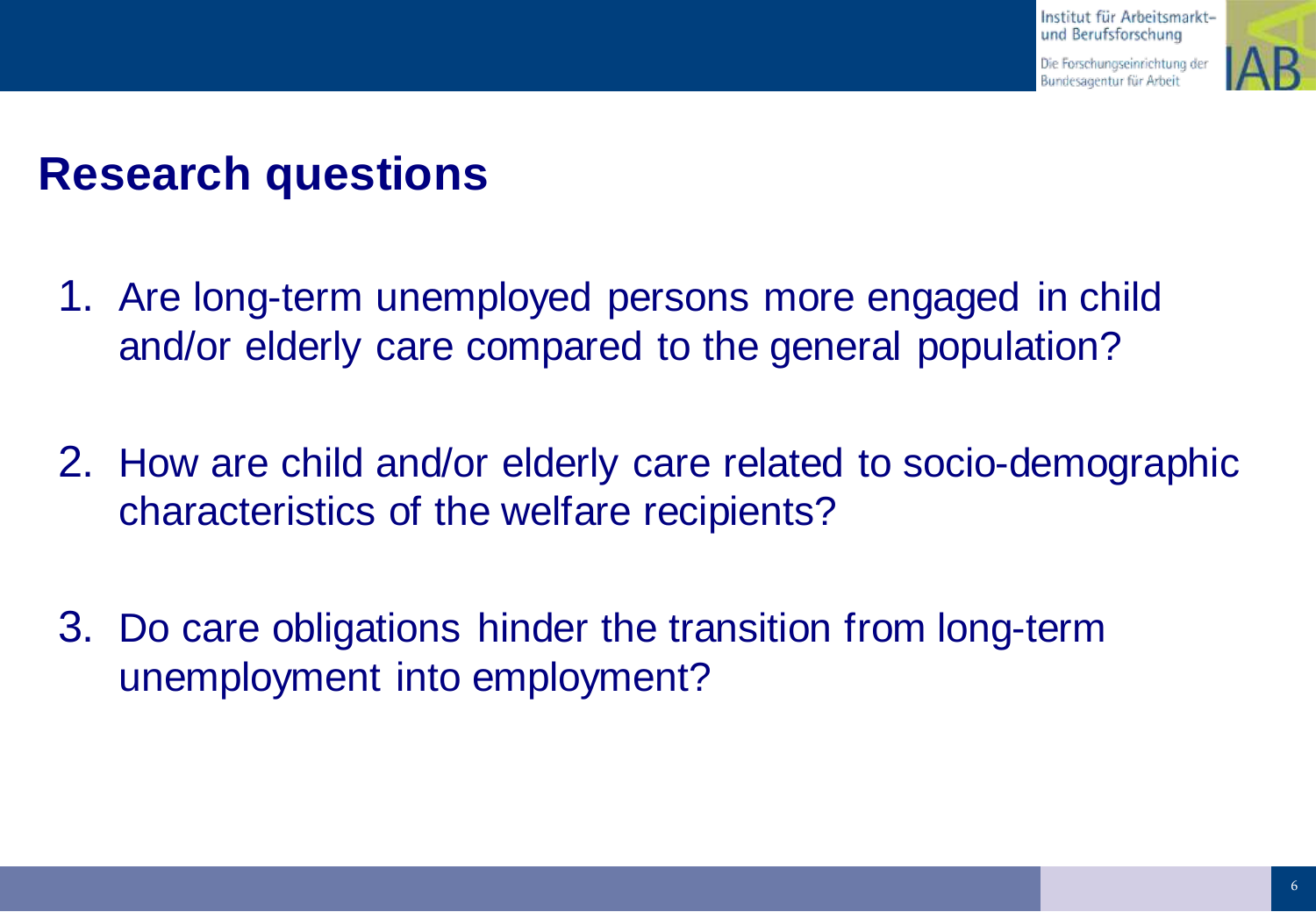

### **Data**

- Using a novel data set for Germany: PASS = Panel Study Labour Market and Social Security (in German: **P**anel **A**rbeitsmarkt und **S**oziale **S**icherung)
- Focus on labour market and welfare state in Germany, in particular recipients of benefits in accordance with the German Social Code Book II (~ long-term unemployed persons).
- Detailed information on socio-demographic, employment-related and benefit-related characteristics.
- Annual household survey, currently from 2006/07 to 2009/10
- approx. 11,800 persons in 7,800 households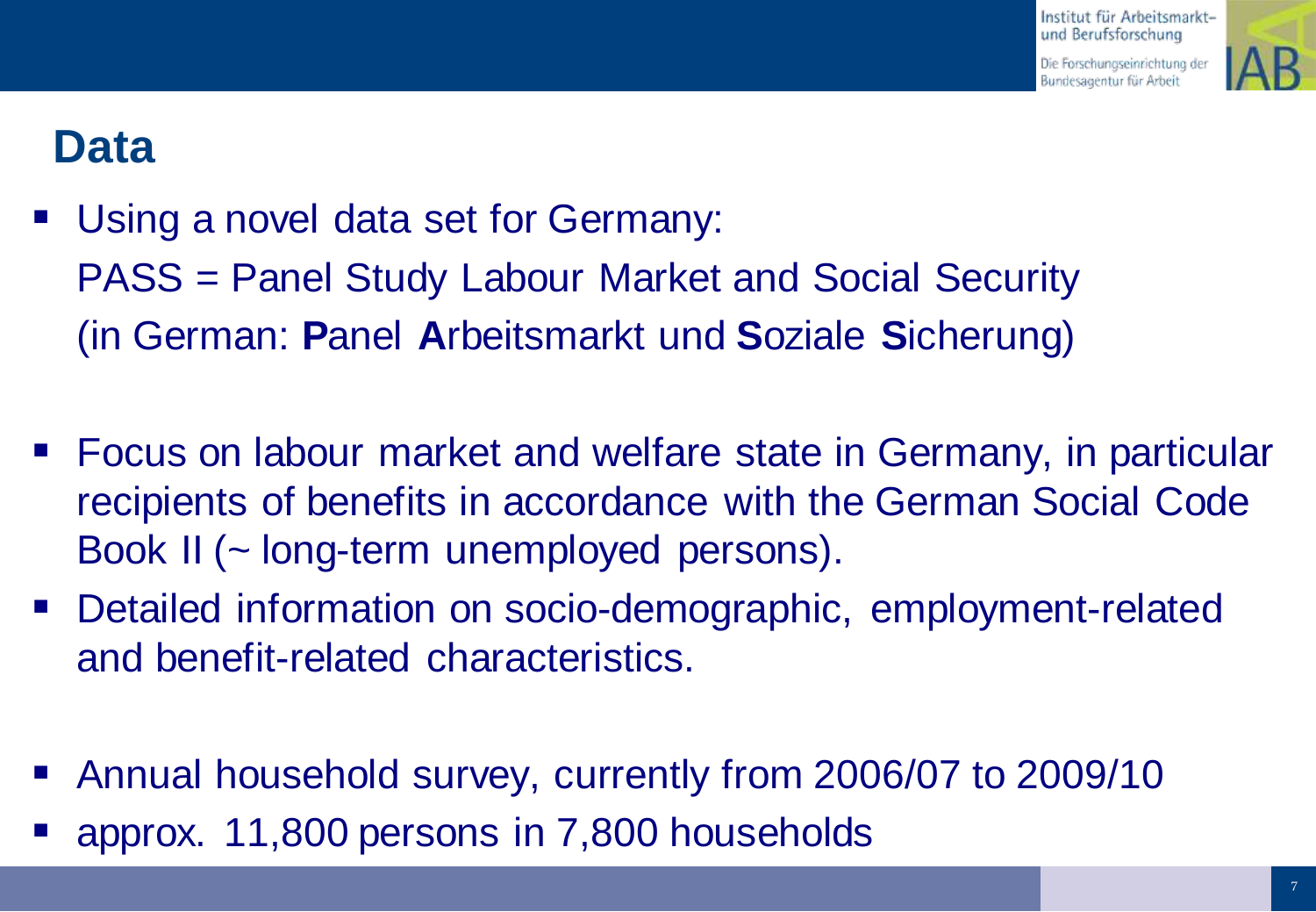

#### **Population vs. welfare recipients: Differences not only in care obligations…**

|                      | <b>Population</b><br>aged 15-65 |       | <b>Welfare recipients</b><br>aged 15-65 |       |
|----------------------|---------------------------------|-------|-----------------------------------------|-------|
| Total number / share | 46.57 Mill.                     | 100%  | 5.54 Mill.                              | 100%  |
| No care obligations  | 24.58 Mill.                     | 52.8% | 3.10 Mill.                              | 56.0% |
| <b>Child care</b>    | 15.83 Mill.                     | 34.0% | 1.47 Mill.                              | 26.5% |
| <b>Elderly care</b>  | 6.16 Mill.                      | 13.2% | 0.97 Mill.                              | 17.5% |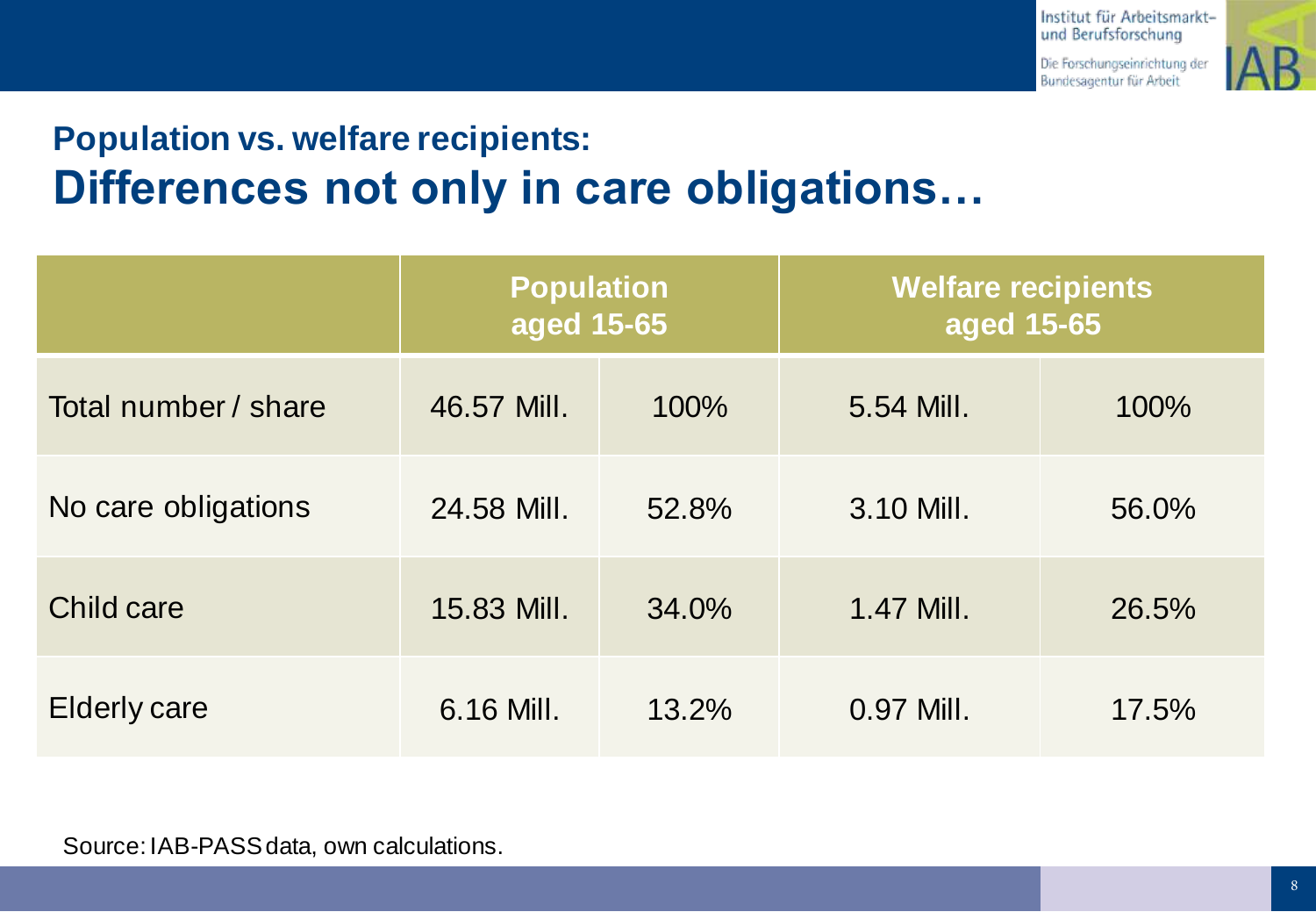

#### **… but also in socio-demographic characteristics**



Source: IAB-PASS data, own calculations.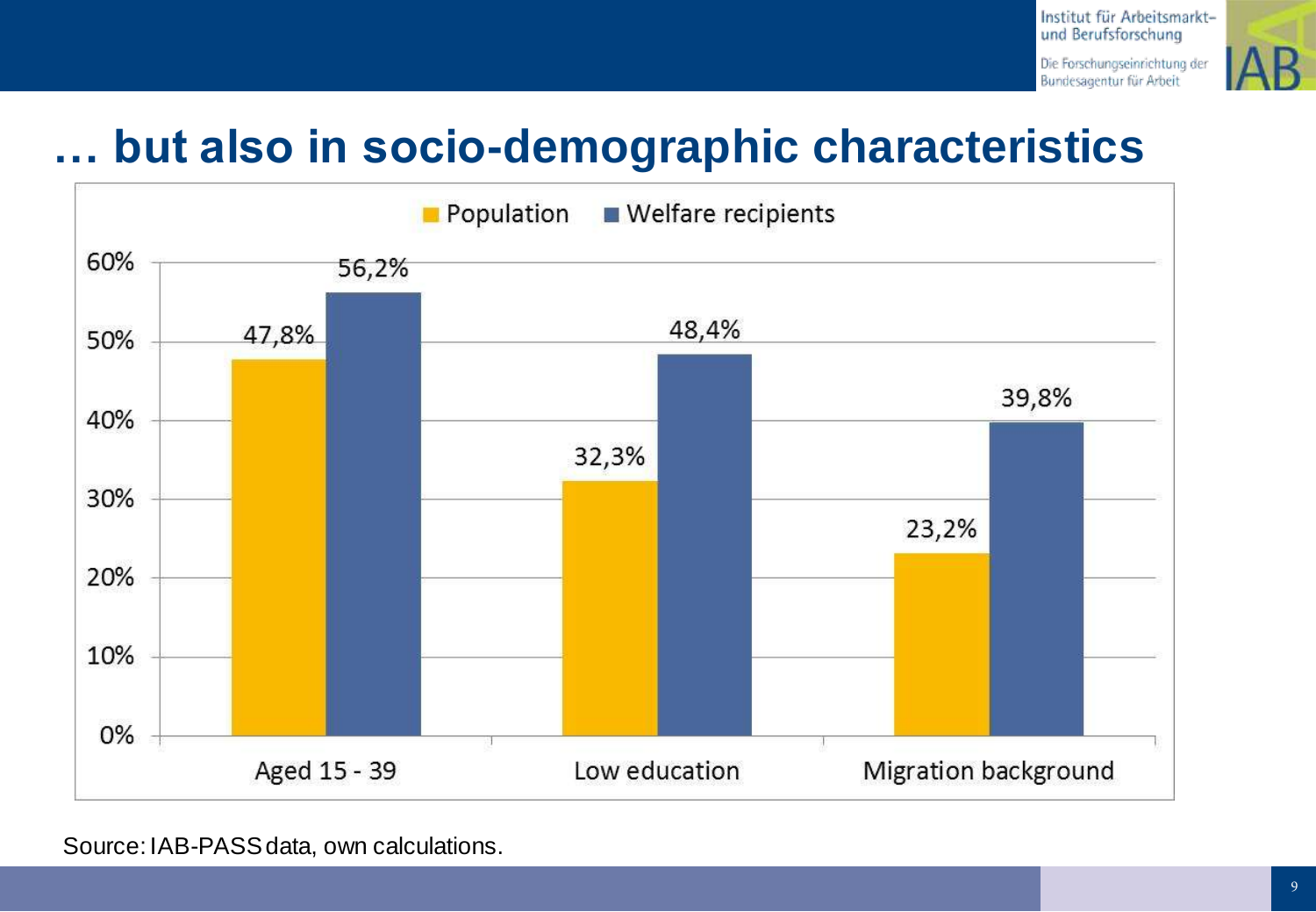

### **Welfare recipients: Who is involved in child and elderly care?**

- Women more engaged in child care (67%), men more involved in elderly care (55%).
	- Among all female welfare recipients: 38% child care, 16% elderly care
	- Among all male welfare recipients: 16% child care, 19% elderly care.
- Care is a domain of young welfare recipients
	- Among all young (15-39) welfare recipients: 38% child care, 20% elderly care.
	- Among all old (40-65) welfare recipients: 12% child care, 14% elderly care.

Source: IAB-PASS data, own calculations.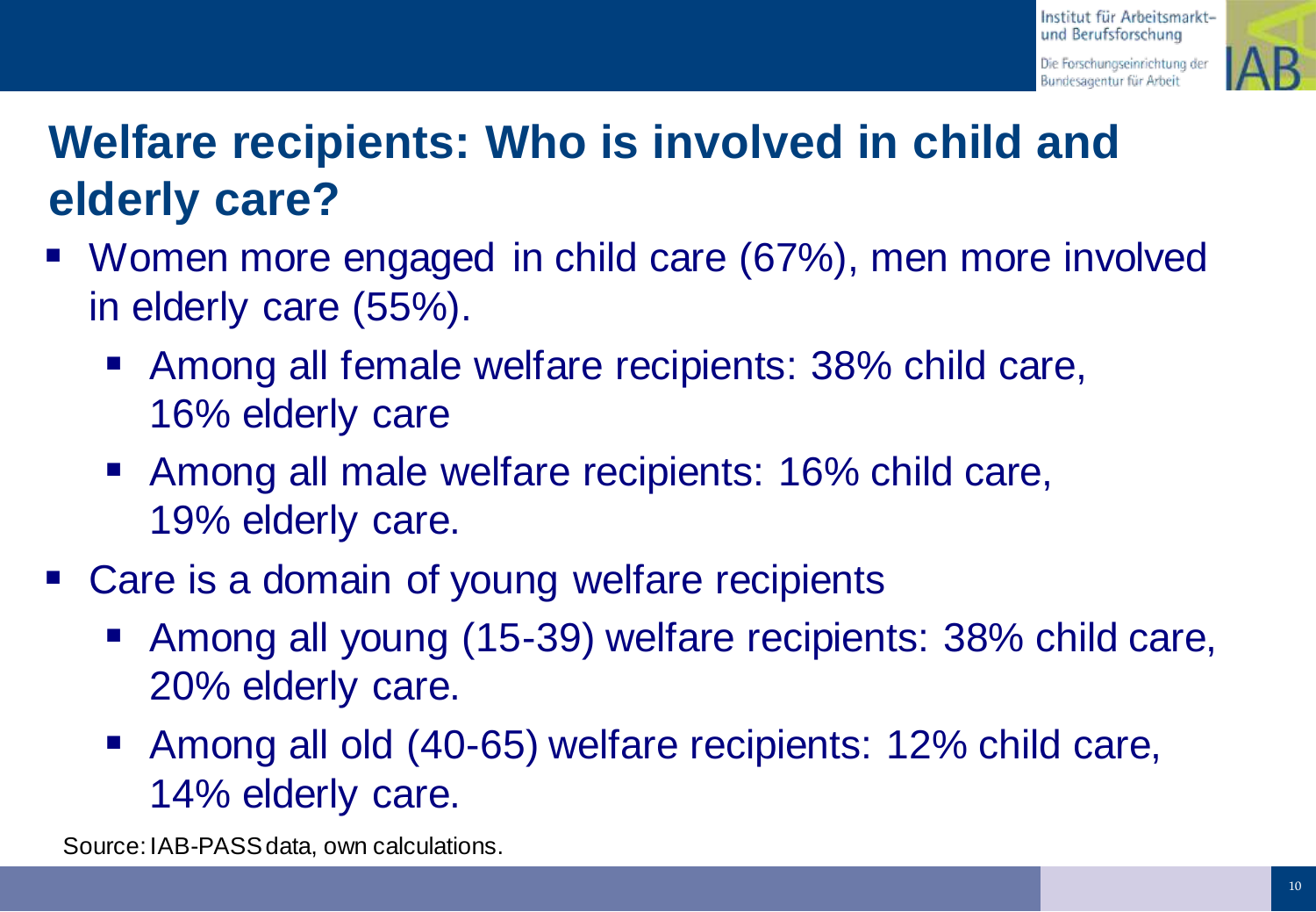#### **Care as a barrier for the transition to employment**



Source: IAB-PASS Data, own calculations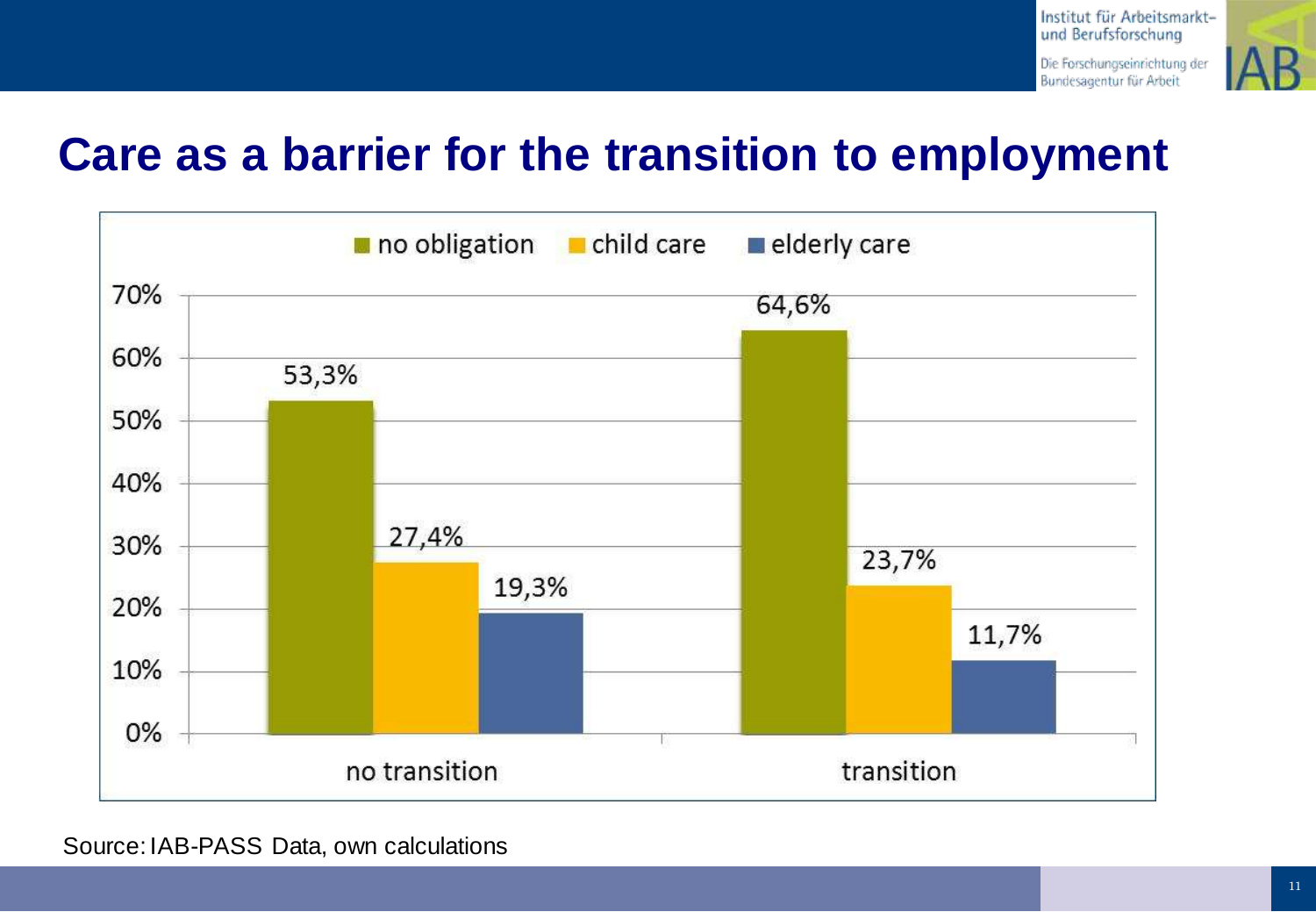Die Forschungseinrichtung der Bundesagentur für Arbeit



## **Transition from unemployment to employment (in%)**

(Within columns: extent of care (in %) among unemployed persons)



Source: IAB-PASS Data, own calculations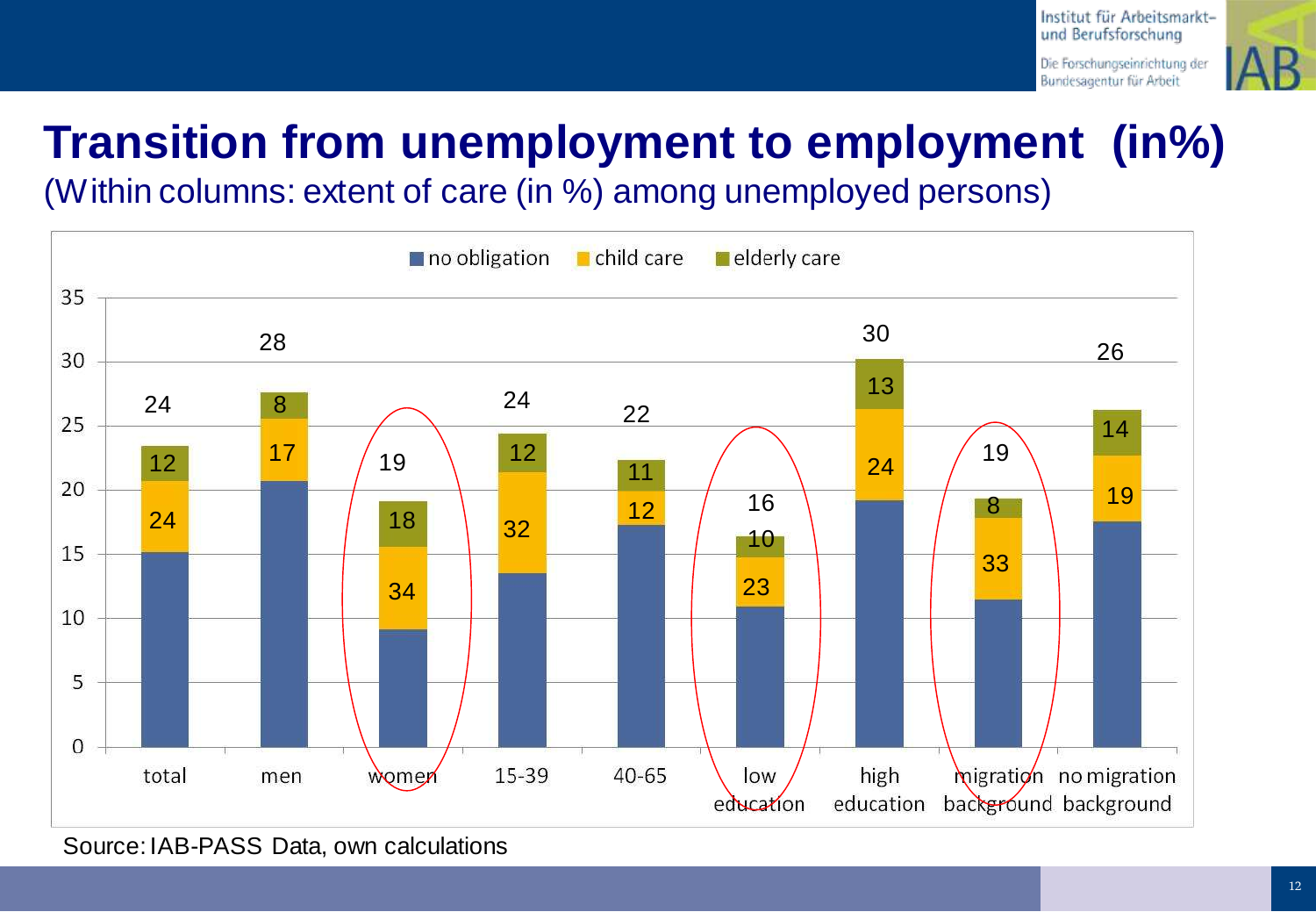

### **Summary and outlook**

- Long-term unemployed disproportionately engaged in elderly care, but not in child care (compared to the population)
- **URIDE:** Within the group of welfare recipients:
	- women more engaged in child care, men more involved in elderly care
	- care is a domain of the young.
- Care represents a barrier for labor-market transition, especially for women, low educated persons and individuals with a migration background.
- Outlook

Computation of transition probabilities for welfare recipients taking into account the length of unemployment as well as individual/household characteristics.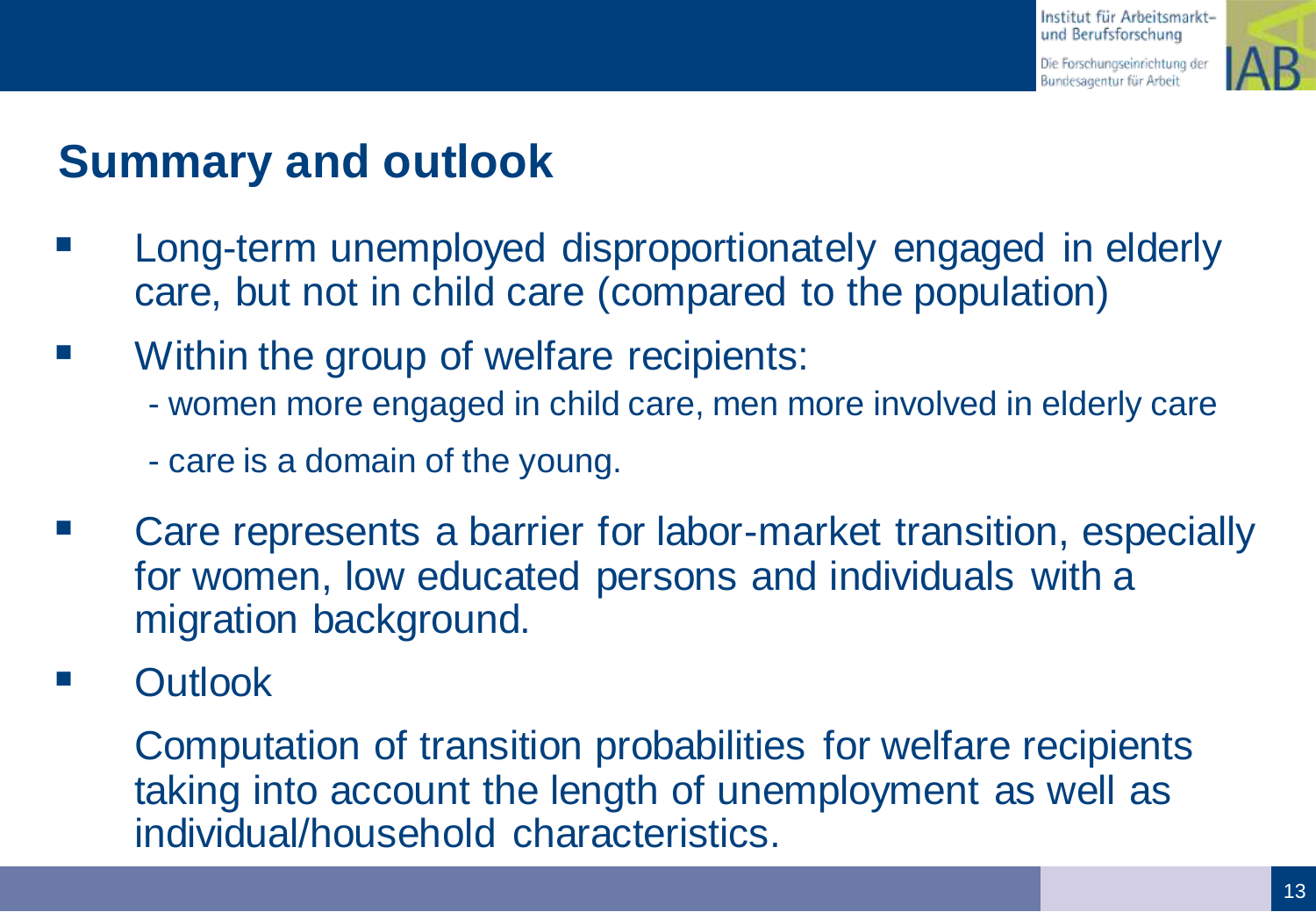Institut für Arbeitsmarktund Berufsforschung Die Forschungseinrichtung der Bundesagentur für Arbeit



**Silke Hamann Carsten Pohl Gabriele Wydra-Somaggio**

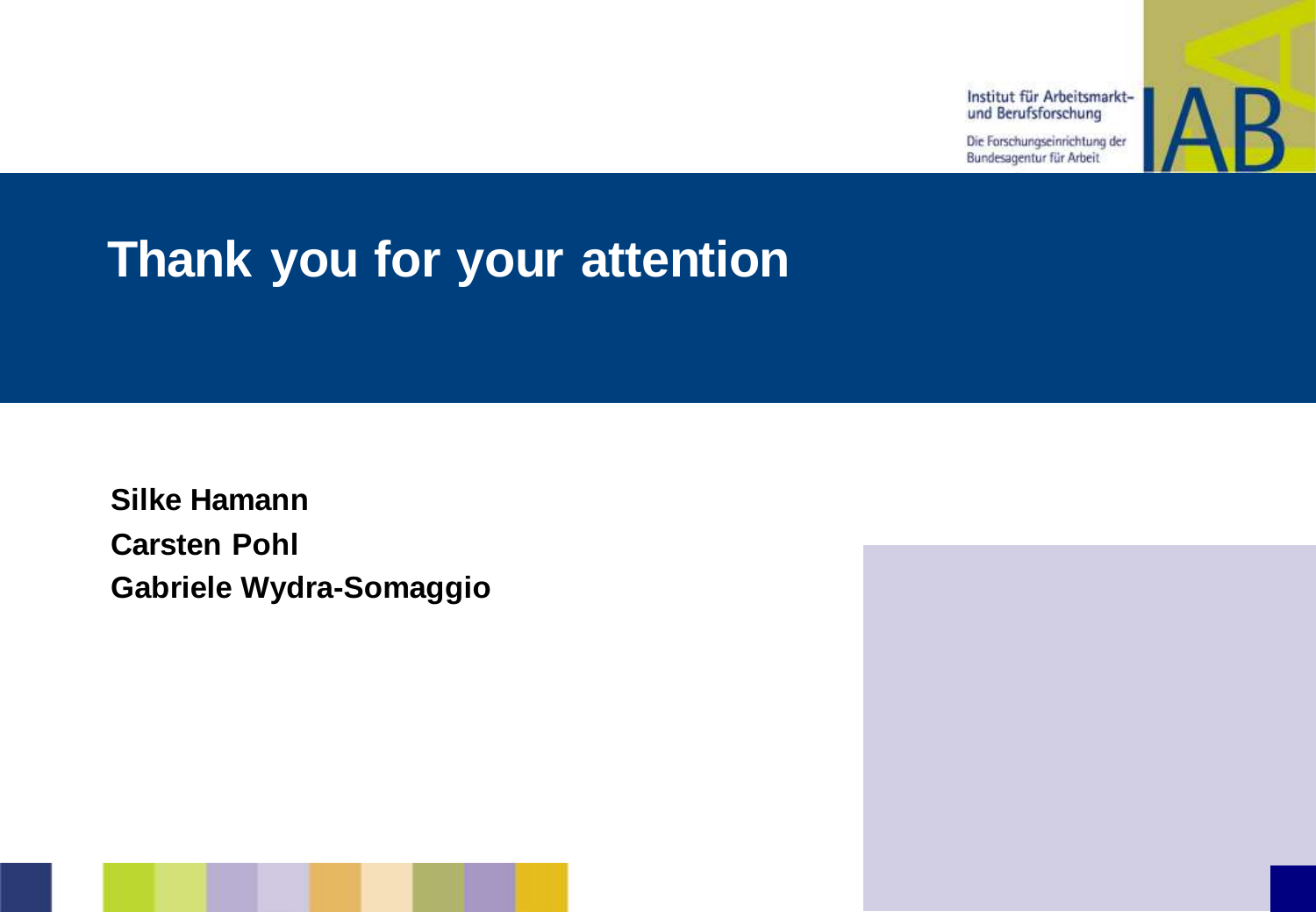

#### **Theoretical background**

- 1. Reciprocity between children and parents Intergenerational and intertemporal transfers
- 2. Divison of labor within the household Specializiation of household members: market-oriented employment vs. care obligations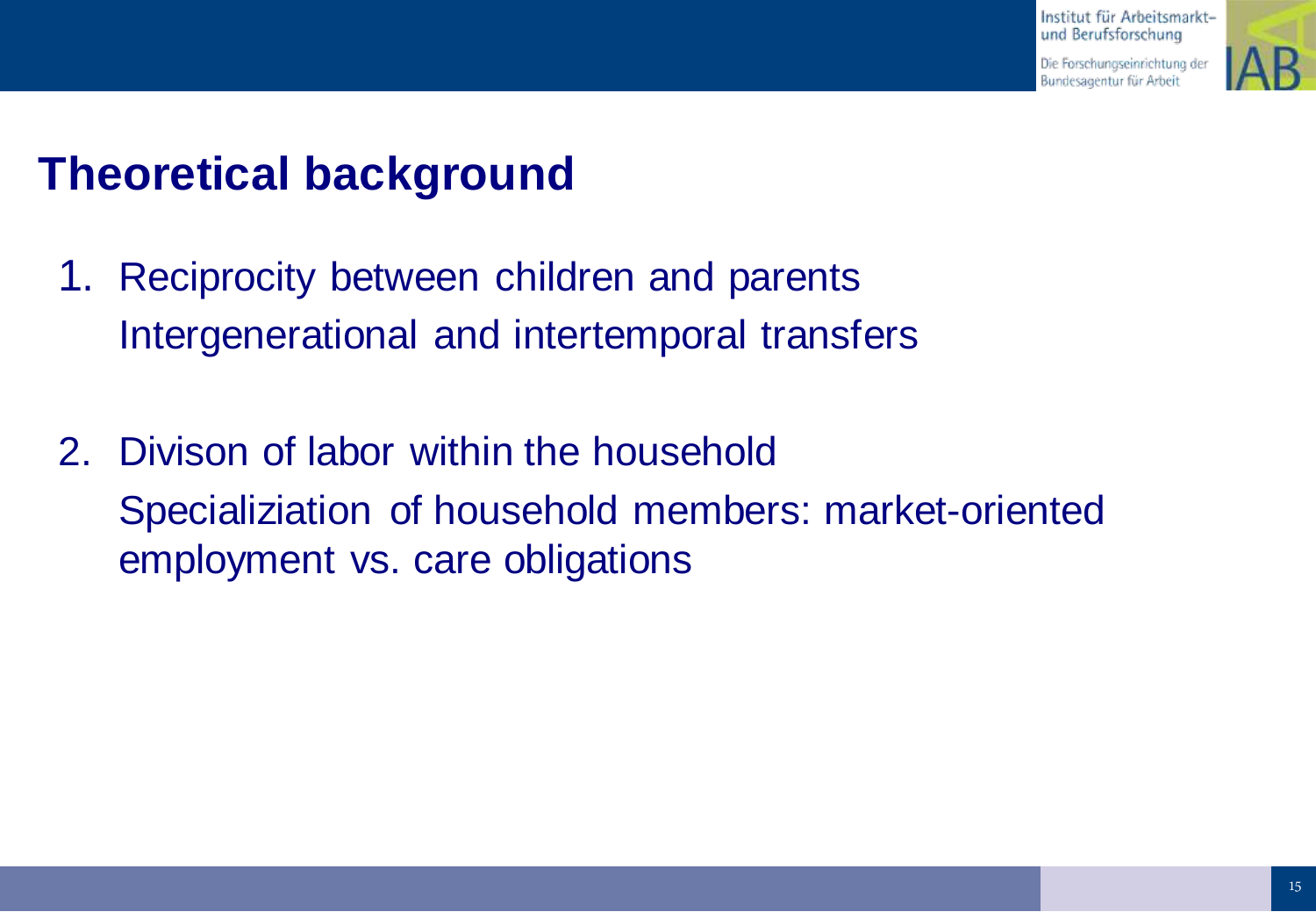

### **Related literature – international studies**

- Bosnang (2007): informal care from children as a substitute for formal care in Europe
- Leigh (2010): informal care and labor market participation in Australia
- Moscarola (2010): informal caregiving and women's work choices in the Netherlands
- Carmichael, Charles, Hulme (2010): employment participation and willingness to supply informal care in the UK.
- Michaud, Heitmueller, Nazarov (2010): dynamic analysis of informal care and employment in the UK.
- Jimenez-Martin, Prieto (2012): trade-off between formal and informal care in Spain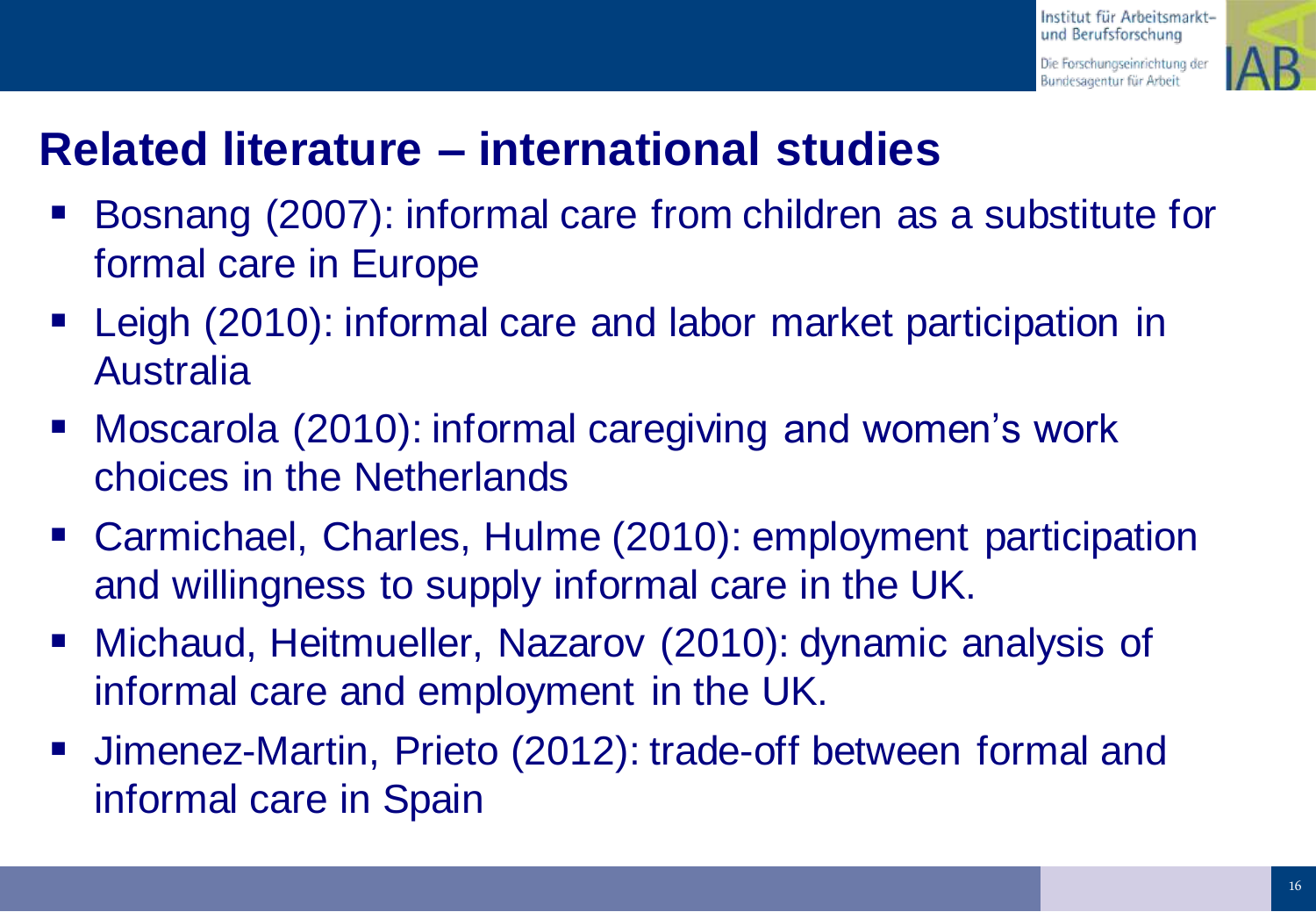

### **Development of unemployment rates in selected OECD countries (2005-2011)**



Source: OECD